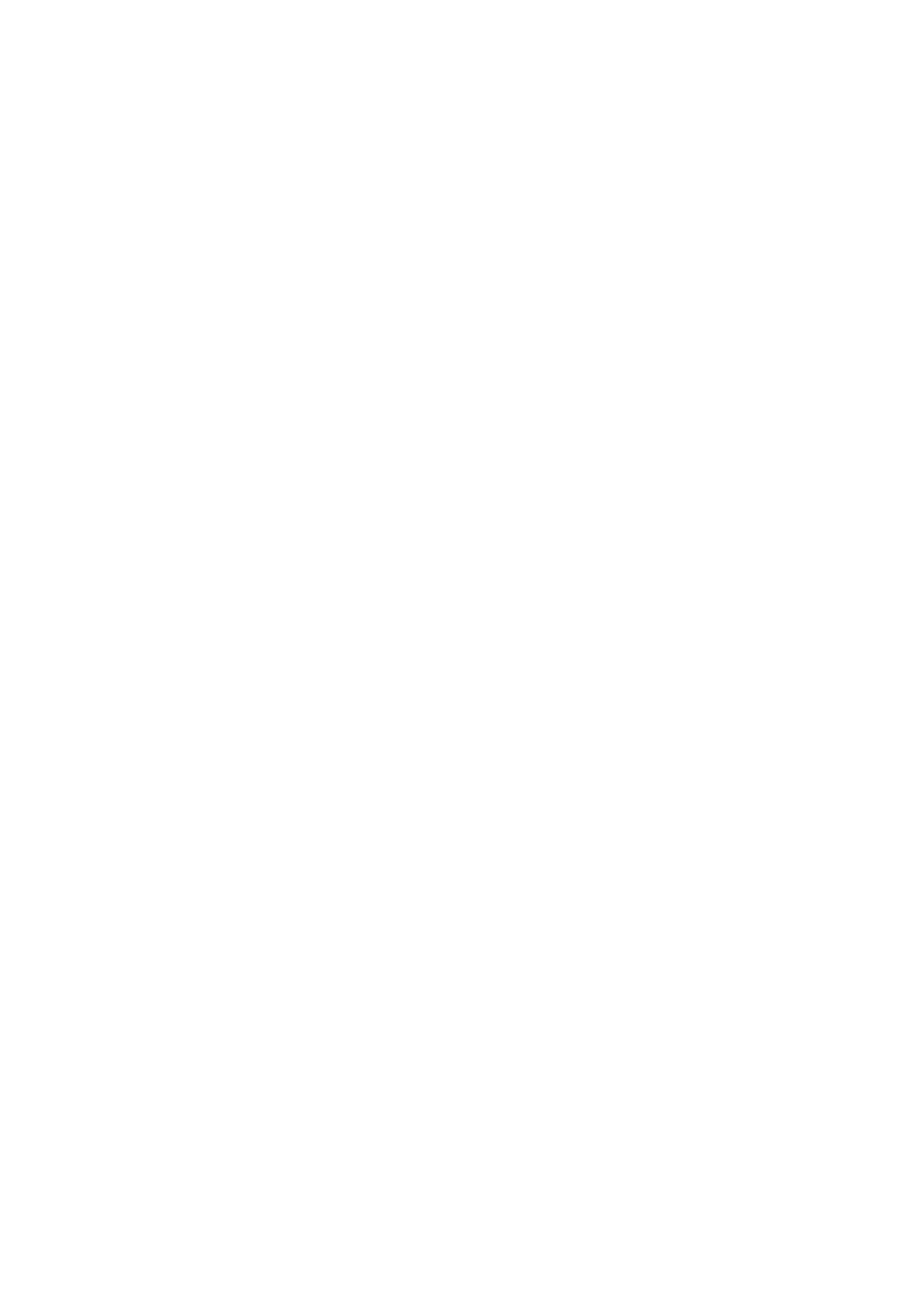# **Classification and terminology of assets**

Keep split between financial and non-financial at first level

Keep split between produced and non-produced but with different terminology for nonproduced

Abandon terms tangible and intangible

## **Produced assets**

Fixed assets

Inventories

Valuables

## **Fixed assets**

Dwellings

Other buildings and structures

Non-residential buildings

Other structures

## *Converted land – addition. Do we want a further breakdown into land under buildings, cultivated, recreational, other as presently exists for natural land?*

Machinery and equipment

Transport equipment

Other machinery and equipment

## *Military assets – addition. The Group previously suggested not to break down by dwellings, other buildings, machinery and equipment*

Cultivated assets

Livestock for breeding, dairy, draught etc.

Vineyards, orchards and other plantations of trees yielding repeat products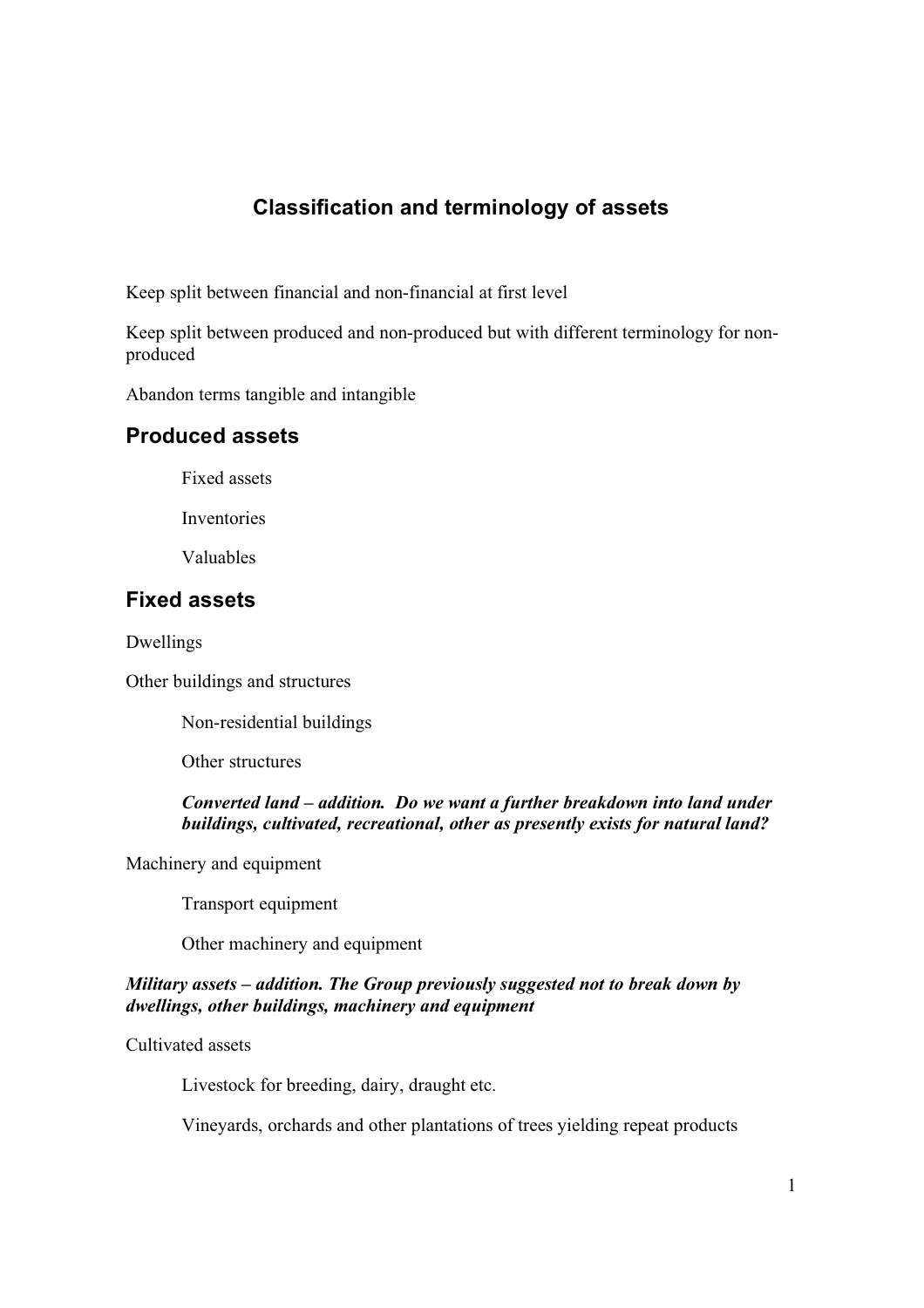*Intellectual property products –replaces term intangible fixed assets. Include products to distinguish from rights*

*Research and development - addition*

*Mineral exploration and evaluation - change of terminology agreed*

*Computer software and databases – new aggregate*

*Computer software – do we want to distinguish originals and copies in the hierarchy?*

*Databases*

*Entertainment, literary or artistic originals*

*Other intellectual property products*

## **Inventories**

Materials and supplies

Work in progress

Work in progress on cultivated assets

Other work in progress

Finished goods

### *Government military and strategic stocks – addition; do we want these split*

Goods for resale

## **Valuables**

Precious metals and stones

Antiques and other art objects

Other valuables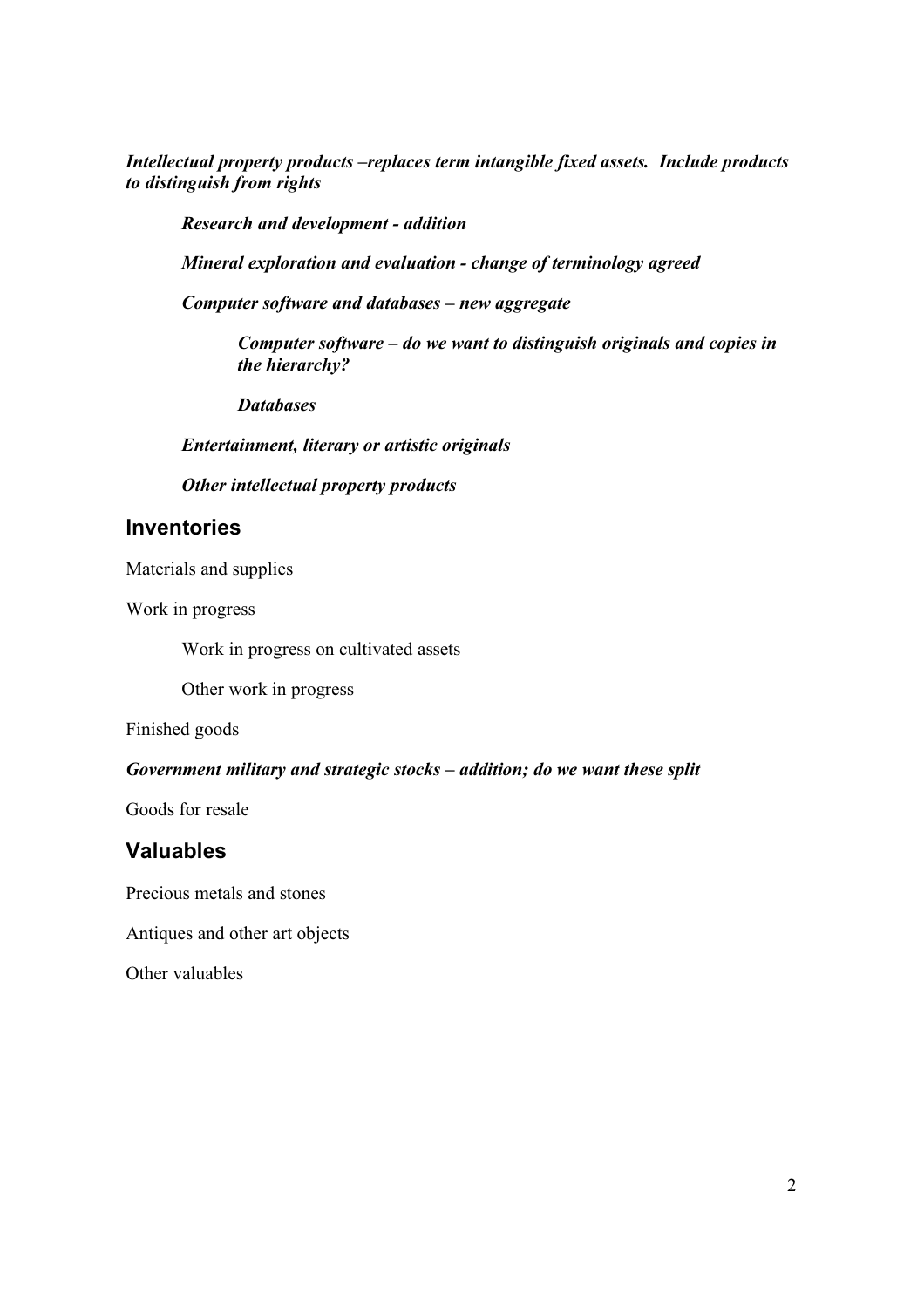# **Non-produced assets**

*Natural resources –replaces tangible non-produced assets*

*Contracts, leases and licences – replaces intangible non-produced assets except for goodwill*

*Goodwill and marketing assets – change of terminology and separtion from contracts etc.*

# **Natural resources**

Natural land

Natural land under buildings and structures *and associated surface water*

Natural land under cultivation *and associated surface water*

Natural recreational land and associated surface water

Other natural land and associated surface water

Subsoil assets

Coal, oil and mineral gas reserves

Metallic mineral reserves

Non-metallic mineral reserves

Non-cultivated biological resources

*Natural forests*

*Other crop and plant resources*

*Wild stocks of fish and acquatic mammals*

*In national waters including EEZ*

*Outside EEZ*

Water resources

*Acquifers*

*Other*

*Other natural resources*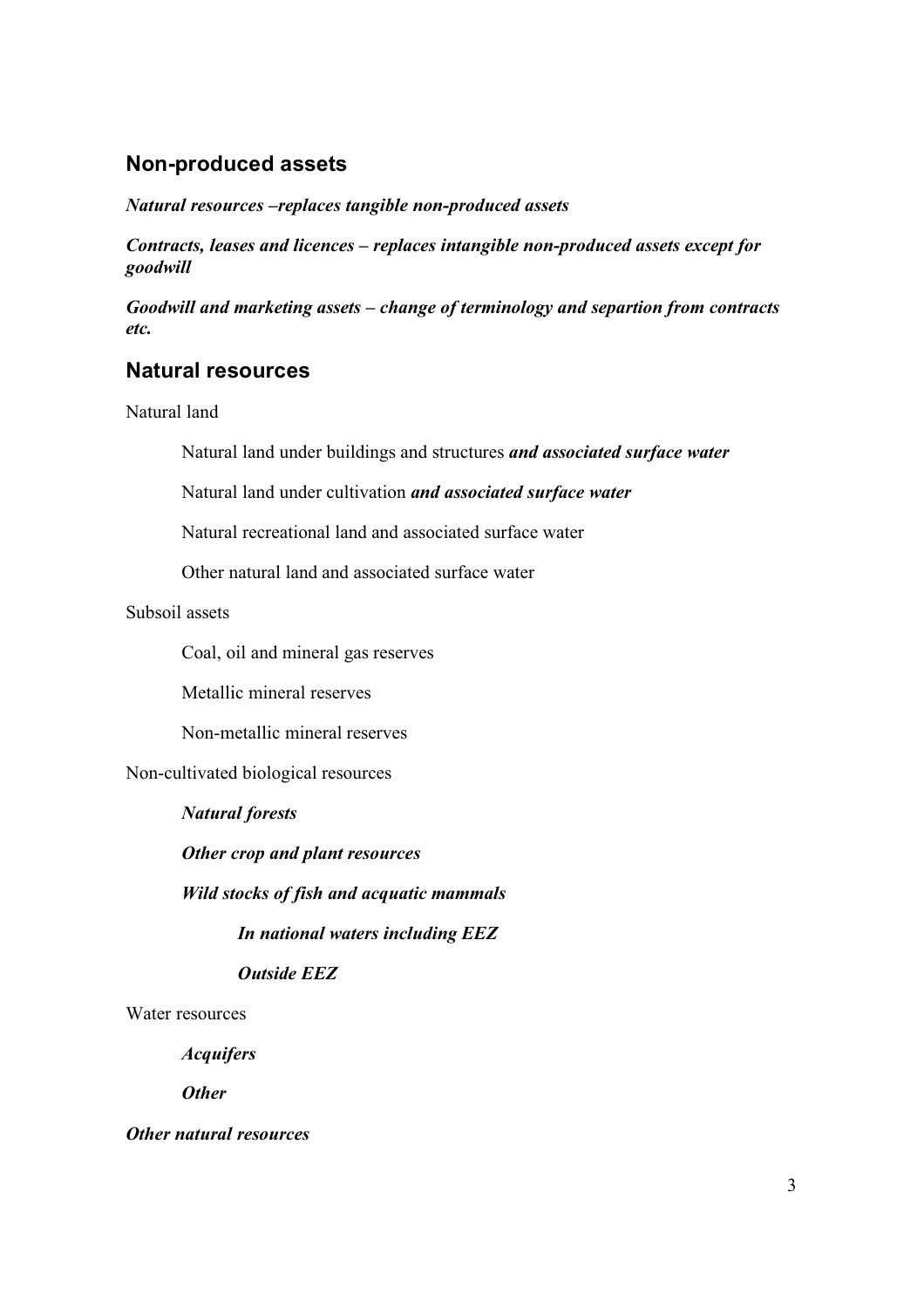*Radio spectra*

*Other*

# **Contracts, leases and licences**

*Third party property rights*

*Marketable operating leases*

*Permissions to use natural resources*

*Land use permits*

*Mineral extraction permits*

*Logging permits*

*Fishing quota*

*Emissions permits*

*Licences to use radio spectra*

*Entitlement to future goods and services on an exclusive basis*

*Of nominated legal persons*

*Of future production*

**Goodwill and marketing assets**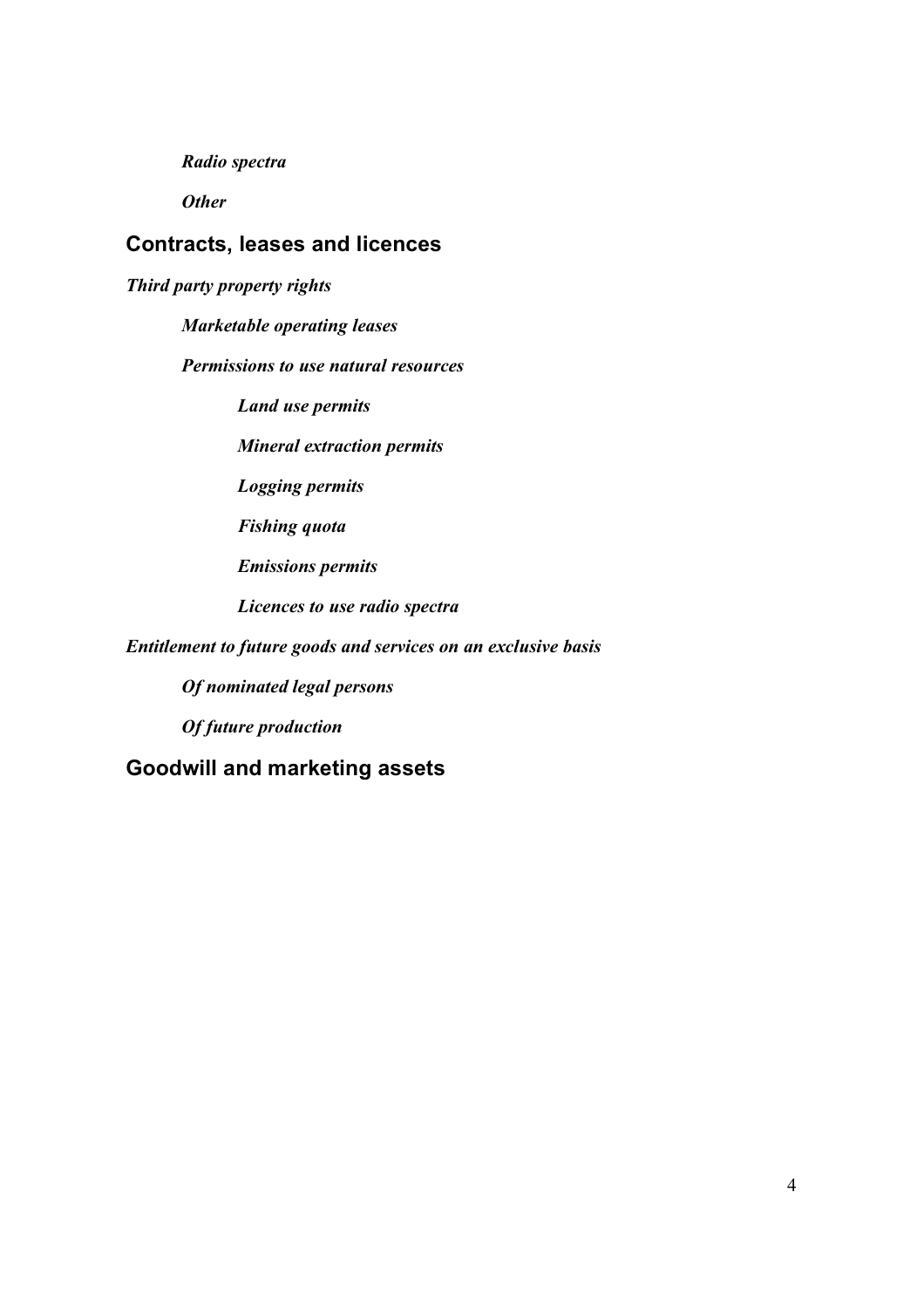# **Other changes in the recording of non-financial assets**

Change to using depreciation in place of consumption of fixed capital

There will need to be changes to the codes used for assets and corresponding changes in the entries in the capital account and balance sheets. In addition I suggested earlier some tidying up of the other changes in the volume of assets account as below. What are the Group's views on this?

## **Table 1:Suggested itemisation for entries in the other changes in volume of assets account**

| Entries applying to a restricted number of assets                                            |
|----------------------------------------------------------------------------------------------|
| Economic recognition of produced assets (K4)                                                 |
| Public monuments                                                                             |
| Valuables                                                                                    |
| Increase in the value of natural resources                                                   |
| Discoveries and upwards reappraisals of sub-soil resources (K3)                              |
| Natural growth of uncultivated biological resources (K5)                                     |
| Decrease in the value of natural resources                                                   |
| <b>Extractions</b><br>and downwards<br>reappraisals<br>sub-soil<br>of<br>resources $(K61)^1$ |
| Harvesting of uncultivated biological resources                                              |
| Initiation of contract, leases and licences $(K3)$                                           |
| Relating to third party property rights                                                      |
| <b>Fixed assets</b>                                                                          |
| Natural resources                                                                            |
| Relating to the entitlement to future goods and services                                     |
| Termination of contracts, leases and licences (K62)s                                         |
| Relating to third party property rights                                                      |
| <b>Fixed assets</b>                                                                          |
| Natural resources                                                                            |
| Relating to the entitlement to future goods and services                                     |
| Changes in the value of goodwill and marketing assets $(K62)$                                |
| <b>Entries applying to all classes of assets</b>                                             |
| Catastrophic losses (K7)                                                                     |
| Uncompensated seizures (K8)                                                                  |

 $<sup>1</sup>$  The word extraction has been used here to replace depletion. This is in keeping with usage in the SEEA</sup> where extraction is used for total removals and depletion for the net effect on the level of reserves.